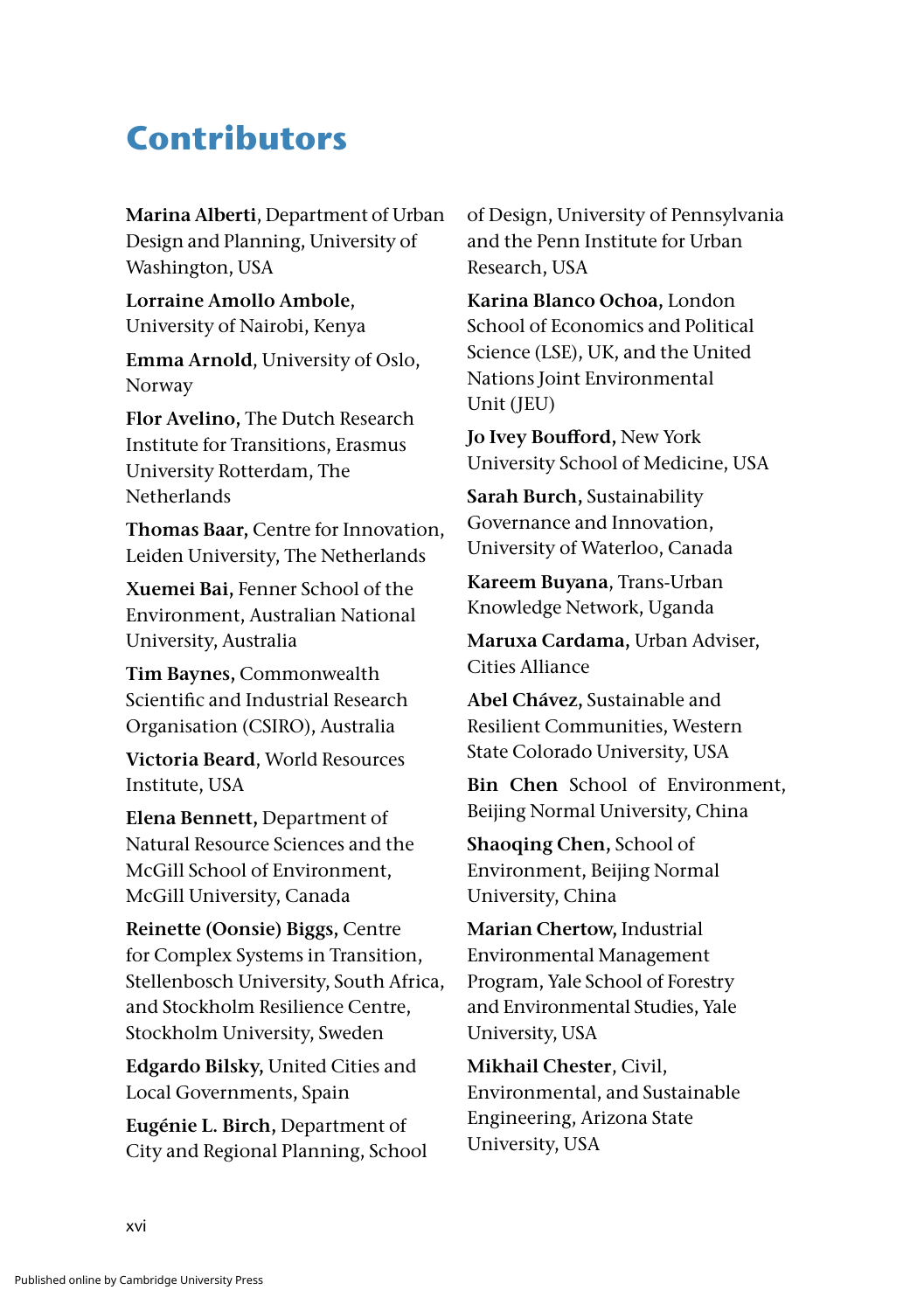

**Michael Cohen**, Milano School for International Affairs, Management and Urban Policy, The New School, **USA** 

**Bharat Dahiya,** Chulalongkorn University, Thailand

**McKenna Davis**, Ecologic Institute, Germany

**PK Das**, PK Das and Associates, India

**Anna Dietzsch**, Davis, Brody, and Bond Architects, Brazil

**Paul Downton,** Ecopolis, Australia

**Adina Dumitru,** University of A Coruña, Spain

**Thomas Elmqvist**, Stockholm Resilience Center, Stockholm University, Sweden

**Niki Frantzeskaki,** The Dutch Research Institute for Transitions, Erasmus University Rotterdam, The **Netherlands** 

**Richard Friend**, University of York, UK

**Franz W. Gatzweiler**, Institute of Urban Environment, Chinese Academy of Sciences, China

**Manuela Gervasi,** ICLEI Cities Biodiversity Center, South Africa

**Sarah Giest**, Institute of Public Administration, Leiden University, The Netherlands

**David Gómez-Álvarez,** Public Policy Institute, Guadalajara University, Mexico

**Andrew Gonzalez** Department of Biology, McGill University, Canada

**Andrew Grant,** Grant Associates, UK

**Corrie Griffith,** UGEC Project and GCSO, Arizona State University, USA

**Burak Güneralp,** Texas A&M University, USA

**Dagmar Haase,** Humboldt University of Berlin, Germany

**Cecilia Herzog**, Inverde Institute, Brazil

**Oliver Hillel,** Secretariat of the Convention of Biological Diversity, Canada

**Sara Hughes,** University of Toronto, Canada

**Keitaro Ito**, Kyushu Institute of Technology, Japan

**Chris Kennedy,** Civil Engineering, University of Victoria, Canada

**Radhika Khosla**, Oxford India Centre for Sustainable Development, University of Oxford, UK

**Todd Lester**, Lanchonete, Brazil

**Lesley Lokko**, University of Johannesburg, South Africa

**Eduardo López-Moreno,** United Nations Human Settlements Programme, Kenya

**Karen MacClune,** Institute for Social and Environmental Transition-International, USA

**David Maddox,** The Nature Of Cities, USA

**Anjali Mahendra**, World Resources Institute, USA

**Mahim Maher**, *The Friday Times*, Pakistan

**Nivedita Mani**, Gorakhpur Environmental Action Group, India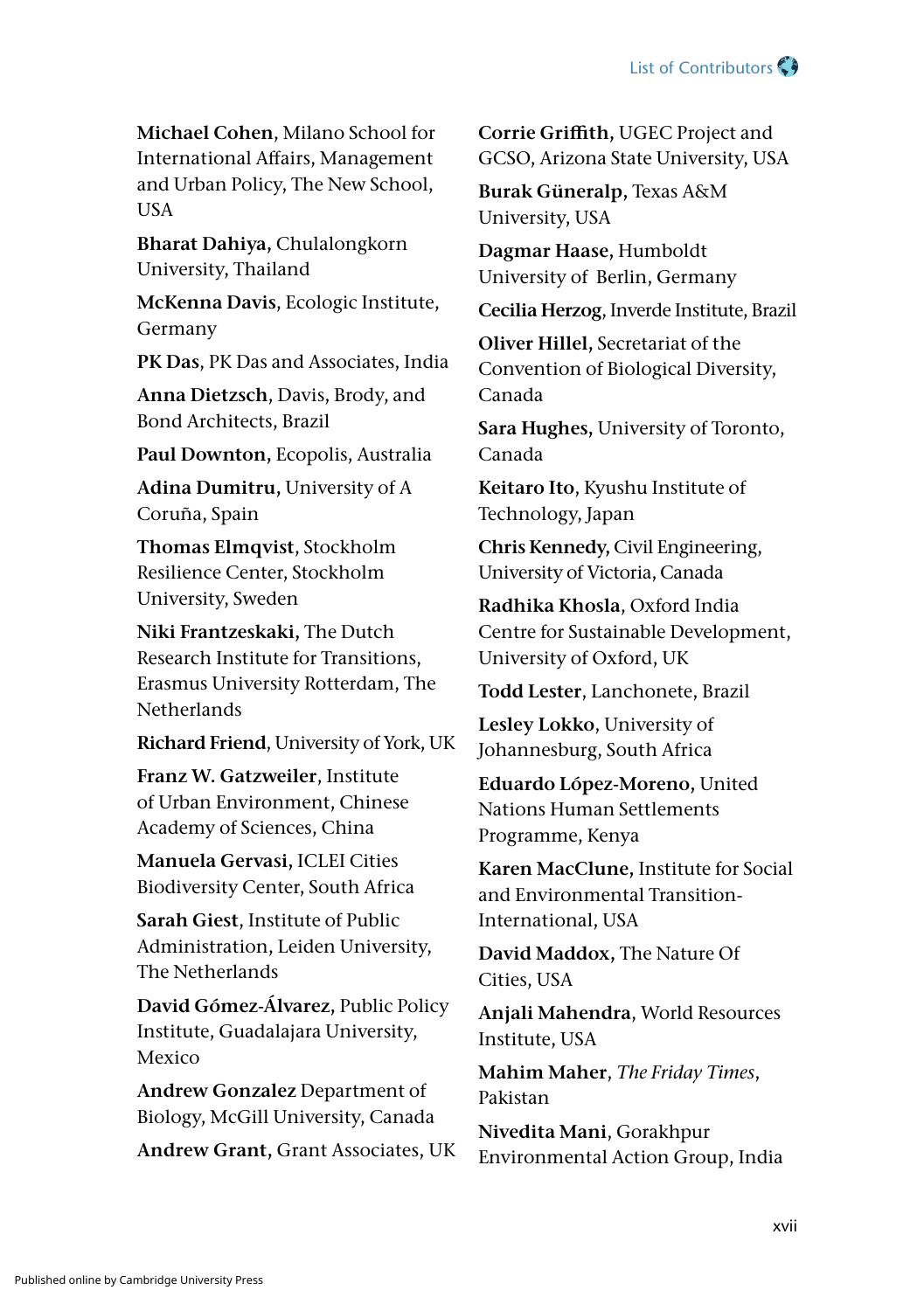## **C** List of Contributors

**Ulrich Mans**, Centre for Innovation, Leiden University, The Netherlands

**Umamah Masum**, Global Kids, Inc., USA

**Gora Mboup**, Global Observatory Linking Research to Action (GORA), USA

**Kes McCormick**, International Institute for Industrial Environmental Economics, Lund University, Sweden

**Robert McDonald**, The Nature Conservancy, USA

**Timon McPhearson** Urban Systems Lab, Environmental Studies, The New School, USA

**Mary Miss**, Artist, USA

**Michele-Lee Moore**, Dept of Geography, University of Victoria, Canada, and Stockholm Resilience Centre, Stockholm University, Sweden

**Harini Nagendra,** Azim Premji University, India

**Sandra Naumann**, Ecologic Institute, Germany

**Albert Norström** Stockholm Resilience Centre, Stockholm University, Sweden

**Per Olsson,** Stockholm Resilience Centre, Stockholm University, Sweden

**Efrén Osorio Lara,** Sister Cities and International Affairs of the Municipal Government of Zapopan, México

**Susan Parnell,** School of Geographical Sciences, University of Bristol, UK, and University of Cape Town, South Africa

**Laura M. Pereira,** Centre for Complex Systems in Transition, Stellenbosch University, South Africa

**Sascha Petersen**, Adaptation International, USA

**Garry Peterson,** Stockholm Resilience Centre, Stockholm University, Sweden

**Troy Pickard,** City of Joondalup, Australia

**Rika Preiser,** Centre for Complex Systems in Transition, Stellenbosch University, South Africa

**Guillermina Ramirez,** Marcha de Mujeres Originarias por el Buen Vivir, Patagonia

**Ciara Raudsepp-Hearne,** Sustainability Science Lab, McGill University, Canada

**Aromar Revi,** Indian Institute for Human Settlements (IIHS), India

**Andrew Revkin**, ProPublica, USA

**Debra Roberts,** Environmental Planning and Climate Protection Department, EThekwini Municipality, South Africa

**Patricia Romero-Lankao** Urban Futures, National Center for Atmospheric Research, USA

**Mary Rowe**, Independent Urbanist, USA